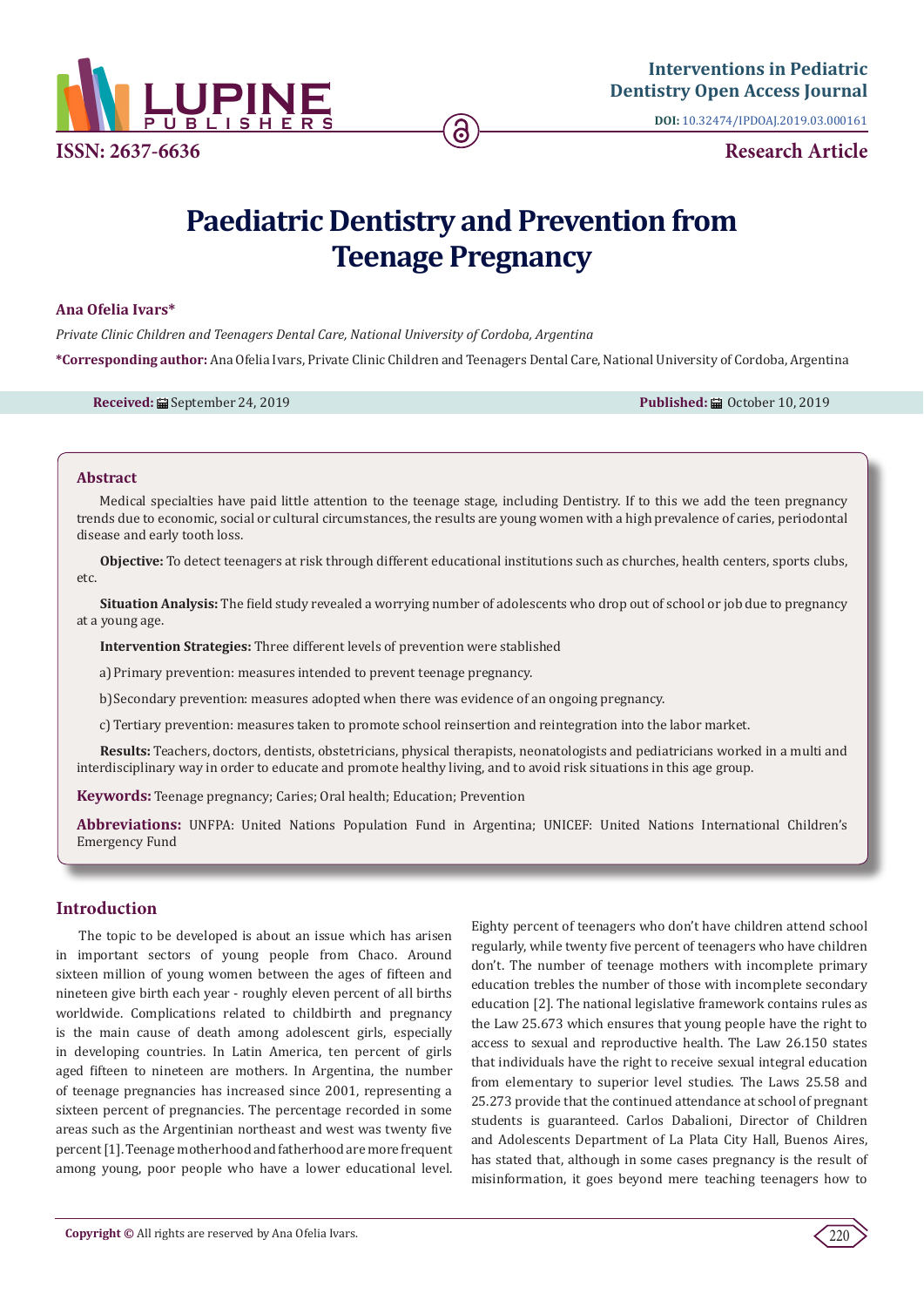take care of themselves; because the problem is, in many cases, the lack of social and family support. To many women, having a child is their only asset, the chance to have the family they didn't have when they were younger, the only way to keep their partners or give the baby all they lacked. When that kind of support is missing, there is no point trying to teach young women how to take care of themselves. UNICEF's Regional Office for Latin America and the Caribbean has claimed that "UNICEF is committed to focusing its efforts on the phases of adolescence as the opportunity to develop individual skills and abilities in favorable and safe surroundings, so as to enable the adolescent to contribute to and participate in the family, school, community and society" [3].

### **Adolescence Stages**

Adolescence can be divided into three different stages, which entails different ways to deal with pregnancy:

### **Early adolescence (10 -13 years old):**

- a) Strong connection with the mother.
- b) Denial of pregnancy.
- c) Depression and social isolation caused by unplanned maternity.
- d) The father is absent from the mother's plans and decisions.

### **Middle adolescence (14-16 years old):**

- a) The mother sees the child as her possession and as an instrument to show independence from her parents.
- b) Ambivalent attitude: blame and pride.
- c) The father is given a more important role. He's considered as a hope for the future.

#### **Late adolescence (17-19 years old):**

- a) Adaptation to the reality impact.
- b) Feelings of motherhood.

c) Search for affection, commitment, dedication from the baby's father.

d) Mother's desire to have a settled life with her partner.

It is important to highlight that a teenage pregnant won't reach mental and emotional maturity earlier than expected. She will behave in accordance with the stage she is going through [4].

### **Consequences of an Unplanned Pregnancy**

- a) High risk of maternal mortality
- b) Higher possibility of premature births
- c) Risk of having a child with low birth weight
- d) Difficulties in completing studies and having a life project.

At a global level, increased morbidity during teenage pregnancy is caused by:

- a) Abortion
- b) Anaemia
- c) Urinary infection
- d) Asymptomatic bacteriuria
- e) Gestational hypertension
- f) Preeclampsia Eclampsia
- g) Little weight gain
- h) Maternal malnutrition
- i) Haemorrhage associated with placental conditions
- j) Preterm birth
- k) Preterm rupture of the membranes
- l) Cephalopelvic disproportion
- m) Caesarean section

### **Levels of Prevention**

## **Primary Prevention**

The first level concerns the application of measures to prevent unplanned teenage pregnancy.

a) Information distribution about gradual and sequential reproductive physiology not only in school but also in all areas.

b) Appropriate use of mass media.

c) Fostering strong parents/school-children communication and collective reflection on adolescence issues.

d) Training of people who often deal with high-risk young people who quit school or job in order to help them reintegrate fully into society.

### **Secondary Prevention**

The second level concerns the actions that should be taken if there is an existing pregnancy.

a) Activities to improve maternal health through the promotion of pre-natal and post- partum health care programmes for teenage mothers.

b) Assistance should be given to the teenage father, helping him to assume his social role.

c) Psychological support and information should be provided to young mothers who decide to place their children for adoption.

### **Tertiary Prevention**

The third level concerns the monitoring of the mother/fatherchild bond and the support and fostering the parents' reinsertion in the labor market. At an educational level, the emphasis is placed on the relevance of speaking about sexual and reproductive health with teenagers and their friends, parents, teachers and trustworthy

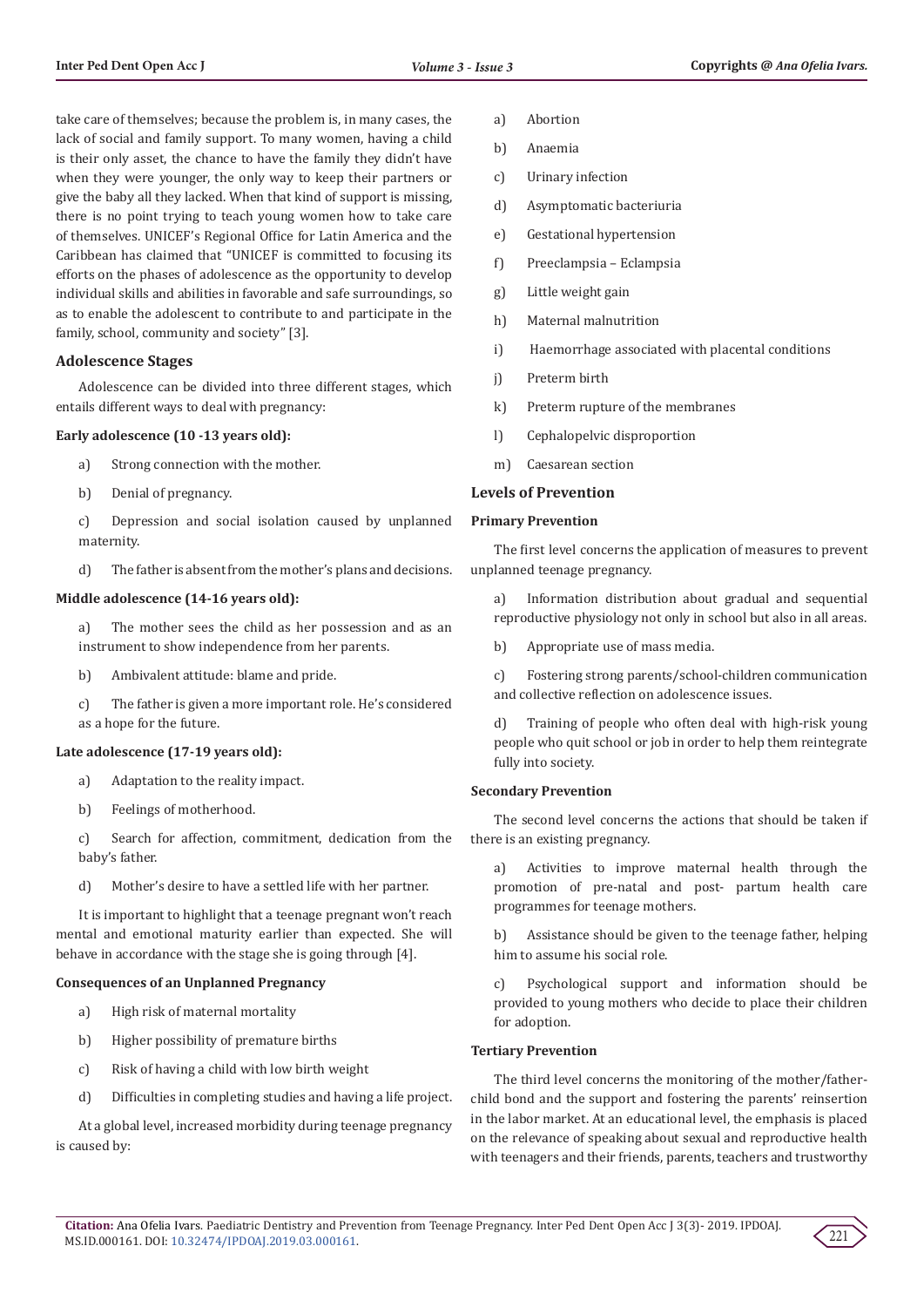adults, teaching teenagers how to resist social pressures and delay onset of sexual activity to prevent sexually transmitted diseases and unplanned pregnancies, teaching teenagers to support those who decide not to have sexual relations (they have to be prepared to say no and act firmly when faced with risk situations or threats), raising awareness about the importance of condom use during intercourse to ensure their protection, keeping reminding young people that they should avoid drinking alcohol or taking drugs when they are with their partners, so that they can make right and responsible decisions regarding sexuality and sexual behaviors, and promoting safe, healthy and responsible sexuality. Teenage pregnancy can be prevented, not cured. If an unplanned pregnancy happens, parents play a vital supportive role. They should teach their children to behave responsibly and confront life difficulties.

### **Caries Prevention during Pregnancy**

It is well known that teeth and gums are affected during pregnancy since hormonal changes have a great impact on women's gums. These may bleed spontaneously, be itemized and red, causing halitosis. There is a higher risk of tooth decay during pregnancy because of nausea, vomiting, reduced saliva pH and secretion, anxiety, and higher consumption of sweets. Caries can be prevented by adopting a good oral hygiene (for at least 2 minutes), brushing the teeth three times or more per day, consuming calcium-rich foods (such as milk, yogurt, cheese), proteins (meat, eggs), vitamins and minerals (fruits, vegetables, cereals, beans), avoiding sugary foods and drinks, and visiting the dentist once each trimester during pregnancy. Babies are born free from bacteria that cause tooth decay. Bacteria are spread through saliva when the mother kisses the baby in the mouth, or cleans the bottle or the pacifier, also when the baby's first teeth appear. Babies shouldn't sleep with the bottle in the mouth. The sugar contained in milk together with the bacteria produce an acid that can eat through the teeth, leading to dental enamel damage. To eliminate or reduce caries risk factors in the baby is necessary to use a mouthwash-soaked gauze to clean inside the baby's mouth after breastfeeding or drinking from a baby bottle, brushing their teeth from the first moment they appear and visiting the dentist with the baby so they can monitor your child's oral health from birth and every six months.

### **Materials and Methods**

A Mother-Child Programmed was implemented in health centers, with the multidisciplinary professionals' participation. Dental care and prevention were taught through games, as well as pre- birth gym. Efforts were made to empower individuals and government agencies, civil associations, academic institutions and the private sector.

### **Results and Discussion**

The present research is based on data field extracted from the UNFPA, an international cooperation organism for development formed in 1969. It has been running in Argentina since 2003, promoting women, men and children's rights to enjoy a healthy life and equality of opportunities [5]. In 2018, the UNFPA struggled to achieve 3 transforming, ambitious goals which promise to change every man, woman and child's life: to put an end to the family planning unsatisfied need, to the gender violence [6] and to the preventable maternal death [7].

### **Conclusion**

Early pregnancy and motherhood are strictly linked to human right issues. A pregnant child is pushed to drop out school. In all regions of the world, poor children with lack of education and living in rural areas are at risk of getting pregnant. Pregnancy can have devastating effects on the young mother's health. Many teenagers are not physically prepared to get pregnant or deliver; therefore, they are more vulnerable to complications. Besides, teenage pregnancy has tremendous costs in girls' education and incomes potential. In Argentina, efforts are being made to prevent teenage pregnancy, trying to change factors such as inequality of gender, poverty, sexual violence and coercion. Such an approach must include provision of suitable, integral sexual education for every young man and woman, as well as investment in girls' education and measures to guarantee the access to information about sexual and reproductive health and services to facilitate young people's life choices.

### **References**

- 1. Gó[mez P \(2011\) Factores relacionados con el embarazoyla maternidad](https://www.sguruguay.org/documentos/6factores-relacionados-maternidad-menores-15-anos-lac.pdf) en menores de 15 años en Amé[rica Latina y El Caribe. Lima: Federaci](https://www.sguruguay.org/documentos/6factores-relacionados-maternidad-menores-15-anos-lac.pdf)ón [Latinoamericana de Sociedades de Obstetricia y Ginecolog](https://www.sguruguay.org/documentos/6factores-relacionados-maternidad-menores-15-anos-lac.pdf)ía.
- 2. [UNICEF \(2011\) Estado mundial de la infancia- La adolescencia Una](https://www.unicef.org/bolivia/UNICEF_-_Estado_Mundial_de_la_Infancia_2011_-_La_adolescencia_una_epoca_de_oportunidades.pdf) é[poca de oportunidades, Fondo de las Naciones Unidas para la Infancia,](https://www.unicef.org/bolivia/UNICEF_-_Estado_Mundial_de_la_Infancia_2011_-_La_adolescencia_una_epoca_de_oportunidades.pdf) [p. 2.](https://www.unicef.org/bolivia/UNICEF_-_Estado_Mundial_de_la_Infancia_2011_-_La_adolescencia_una_epoca_de_oportunidades.pdf)
- 3. [UNICEF \(2014\) The State of the World's Children 2014 in Numbers.](https://reliefweb.int/report/world/state-world-s-children-2014-numbers-every-child-counts-revealing-disparities-advancing) [Every Child Counts: Revealing disparities, advancing children's rights.](https://reliefweb.int/report/world/state-world-s-children-2014-numbers-every-child-counts-revealing-disparities-advancing) [Nueva York, USA.](https://reliefweb.int/report/world/state-world-s-children-2014-numbers-every-child-counts-revealing-disparities-advancing)
- 4. [UNFPA \(2015\) Girlhood, Not Motherhood: Preventing Adolescent](https://www.unfpa.org/sites/default/files/pub-pdf/Girlhood_not_motherhood_final_web.pdf) [Pregnancy. Published by the United Nations Population Fund, New York,](https://www.unfpa.org/sites/default/files/pub-pdf/Girlhood_not_motherhood_final_web.pdf) [USA, p. 7.](https://www.unfpa.org/sites/default/files/pub-pdf/Girlhood_not_motherhood_final_web.pdf)
- 5. [UNFPA \(2016\) Fecundidad y Maternidad Adolescente en el Cono Sur:](http://salutsexual.sidastudi.org/es/registro/a53b7fb35a776666015ca250bb720bea) [Apuntes para la Construcci](http://salutsexual.sidastudi.org/es/registro/a53b7fb35a776666015ca250bb720bea)ón de una Agenda Común p. 9.
- 6. UNFPA Fondo de Població[n de las Naciones Unidas. El embarazo en la](http://www.unfpa.org.ar/sitio/index.php?option=com_content&view=article&id=190.) [adolescencia.](http://www.unfpa.org.ar/sitio/index.php?option=com_content&view=article&id=190.)
- 7. [Conde-Agudelo A \(2005\) Maternal-perinatal morbidity and mortality](https://www.ncbi.nlm.nih.gov/pubmed/15695970) [associated with adolescent pregnancy in Latin America: Cross Sectional](https://www.ncbi.nlm.nih.gov/pubmed/15695970) [study. American Journal of Obstetrics and Gynecology 192: 342-349.](https://www.ncbi.nlm.nih.gov/pubmed/15695970)